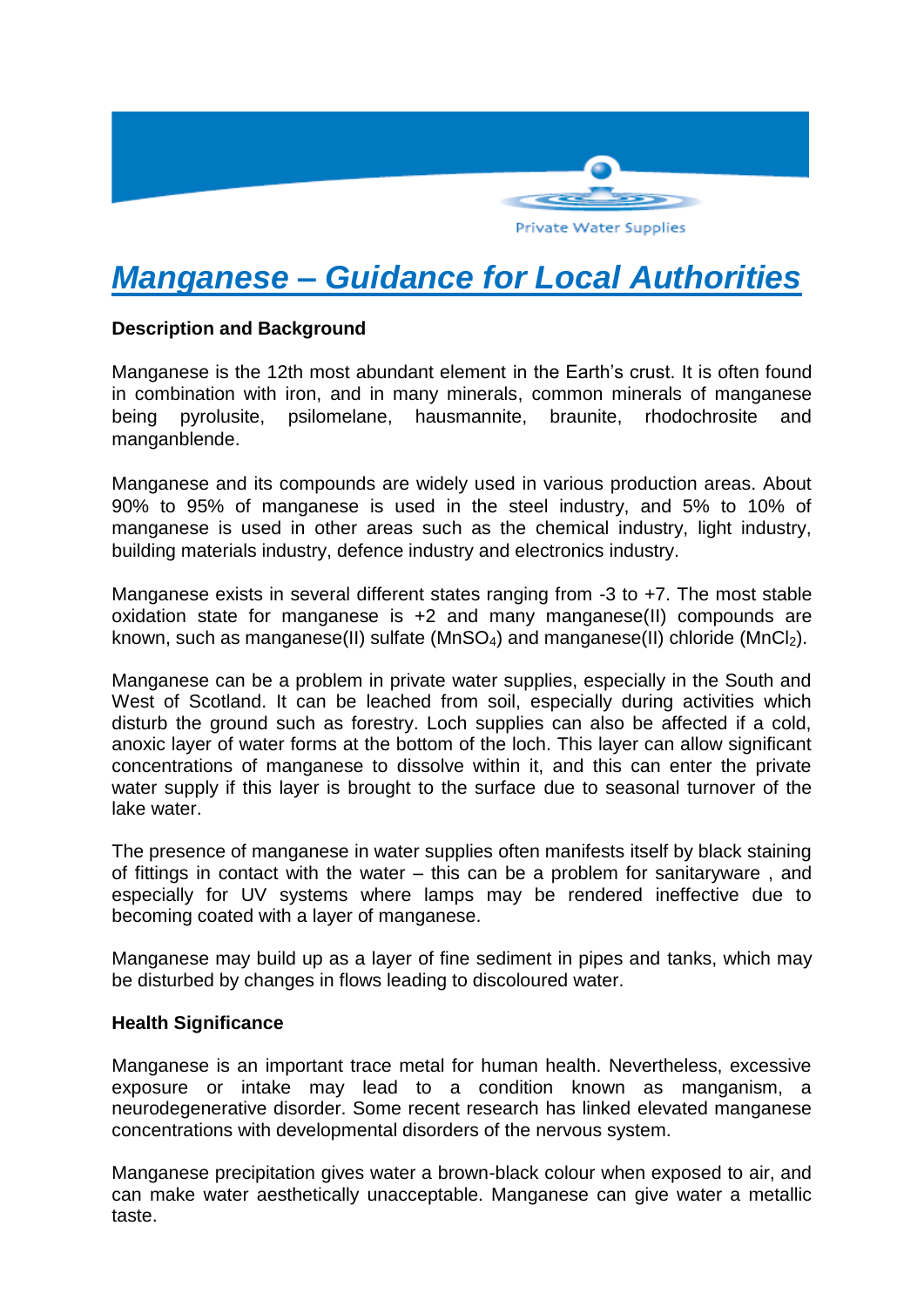#### **Risk Assessment and Monitoring**

The Private Water Supply regulations require regular monitoring for manganese where it is likely to be present at more than 75% of the PCV.

#### **What if it fails?**

Manganese failures are not uncommon, and usually there will be visible evidence of high concentrations of manganese around tanks and sanitary ware. Manganese is usually naturally occurring but may very seasonally, so may not be present all year round.

## **Check the following:**

- Resample from several points in the supply (pre- and post- treatment, at taps where water is consumed) to determine the amount of manganese in the raw water, the effectiveness of any treatment process and whether historic deposits of manganese sediment are being re-suspended into the supply.
- Are there visible deposits of manganese sediment in any tanks?
- Has there been any activity in the catchment that may have disturbed soils and caused an increase in dissolved manganese in the supply?

#### **Options for resolving at source**

It may be possible to reduce concentrations of manganese in source waters by reducing opportunities for dissolution and leaching. Strategies such as soil stabilisation and lake mixing may assist with this, although naturally occurring manganese is unlikely to be eliminated entirely. Reviewing the position and depth of lake abstraction points may provide some improvement.

## **Treatment**

There are a series of treatment processes aimed at manganese removal such as oxidation, filtration, bio-filtration and adsorption, etc. Among these processes, oxidation including chemical oxidation and biological oxidation is a classical technology which can be used in the industrial scale water treatment engineering and scaled for smaller applications.

Aeration alone is unlikely to be sufficient to achieve complete oxidation of any soluble manganese. Chemical oxidation employing chlorine, ferrate or permanganate may be economic and convenient for small scale water treatment plants where significant concentrations of soluble manganese are present.

For many private water supplies with low to medium concentrations of manganese, a simple catalytic filter may be sufficient. This is a basic loose media filter containing catalytic media such as greensand or manganese dioxide. Any manganese present in the water precipitates out onto the media

Ion exchange and nanofiltration would appear reliable solutions for manganese treatment at the point of use, though they are costly compared with other methods.

## **Historic Deposits of Manganese in Supply Systems**

Even if manganese is no longer present at high concentrations in the raw water, or new manganese removal treatment is effective, historic deposits may be present in